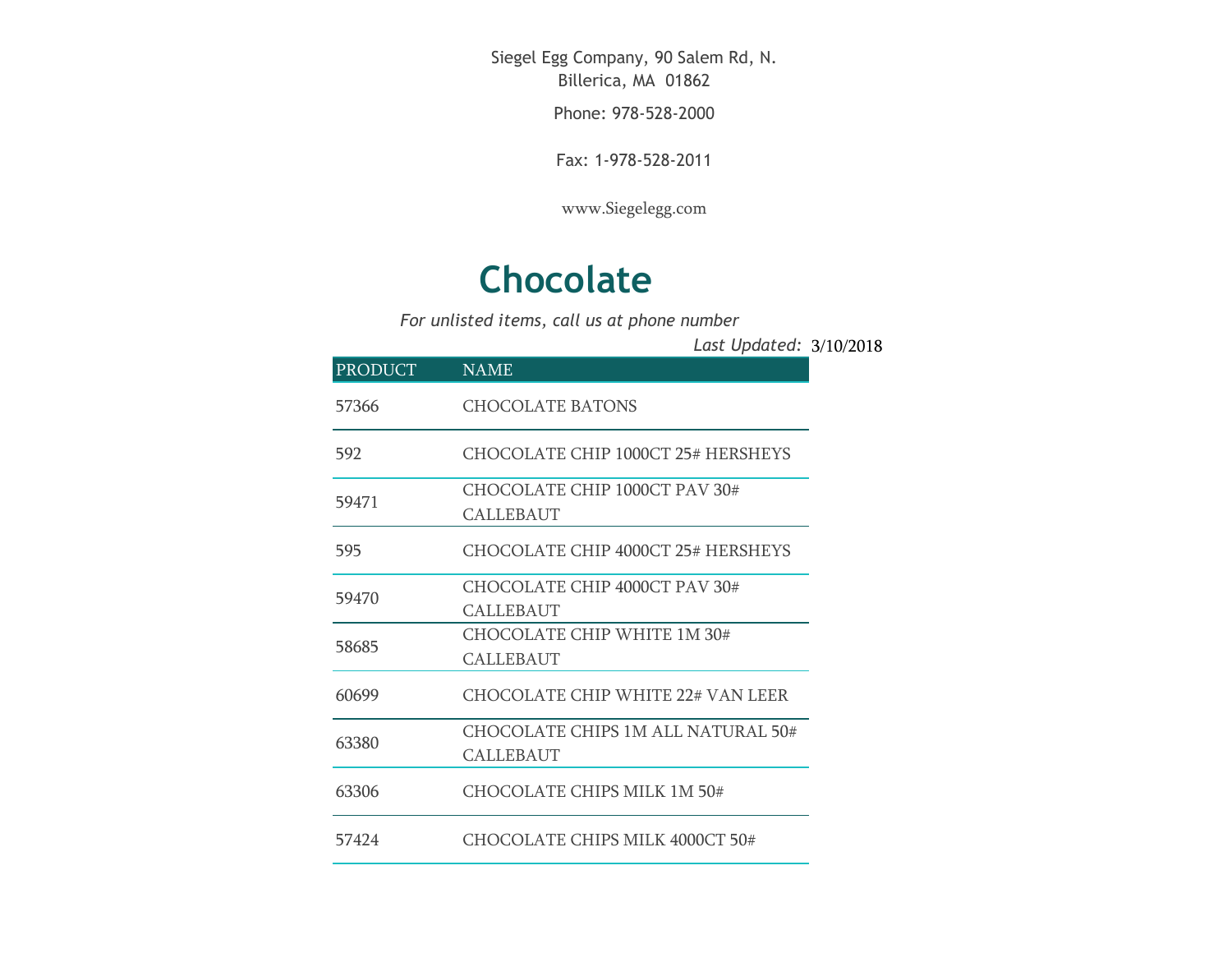| <b>PRODUCT</b> | <b>NAME</b>                                         |
|----------------|-----------------------------------------------------|
| 60290          | CHOCOLATE CHIPS SMALL SWEET 1M<br>VAN LEER          |
| 57960          | CHOCOLATE CHIPS WHITE 4M 30#<br><b>CALLEBAUT</b>    |
| 62723          | <b>CHOCOLATE CHUNK 50# GUITTARD</b>                 |
| 62671          | <b>CHOCOLATE CHUNKS 30# CALLEBAUT</b>               |
| 55610          | <b>CHOCOLATE CHUNKS 50# CALLEBAUT</b>               |
| 59809          | <b>CHOCOLATE DARK BLOCK 11#</b><br><b>CALLEBAUT</b> |
| 60718          | <b>CHOCOLATE DARK CALLETS 22#</b>                   |
| 62421          | CHOCOLATE DROP WHITE 1000CT 25#                     |
| 58331          | CHOCOLATE DROPS 10000CT 25#                         |
| 58362          | CHOCOLATE DROPS 1000CT 25#                          |
| 58537          | CHOCOLATE DROPS 2000CT 25#                          |
| 58472          | CHOCOLATE MILK BAR 11# CALLEBAUT                    |
| 60769          | <b>CHOCOLATE MILK CALLETS 22#</b>                   |
| 57876          | CHOCOLATE S+M POKIES 25#                            |
| 56356          | <b>CHOCOLATE SYRUP 30570 HERSHEY</b>                |
| 58416          | CHOCOLATE WHITE BAR 11# CALLEBAUT                   |
| 60770          | <b>CHOCOLATE WHITE CALLETS 22#</b>                  |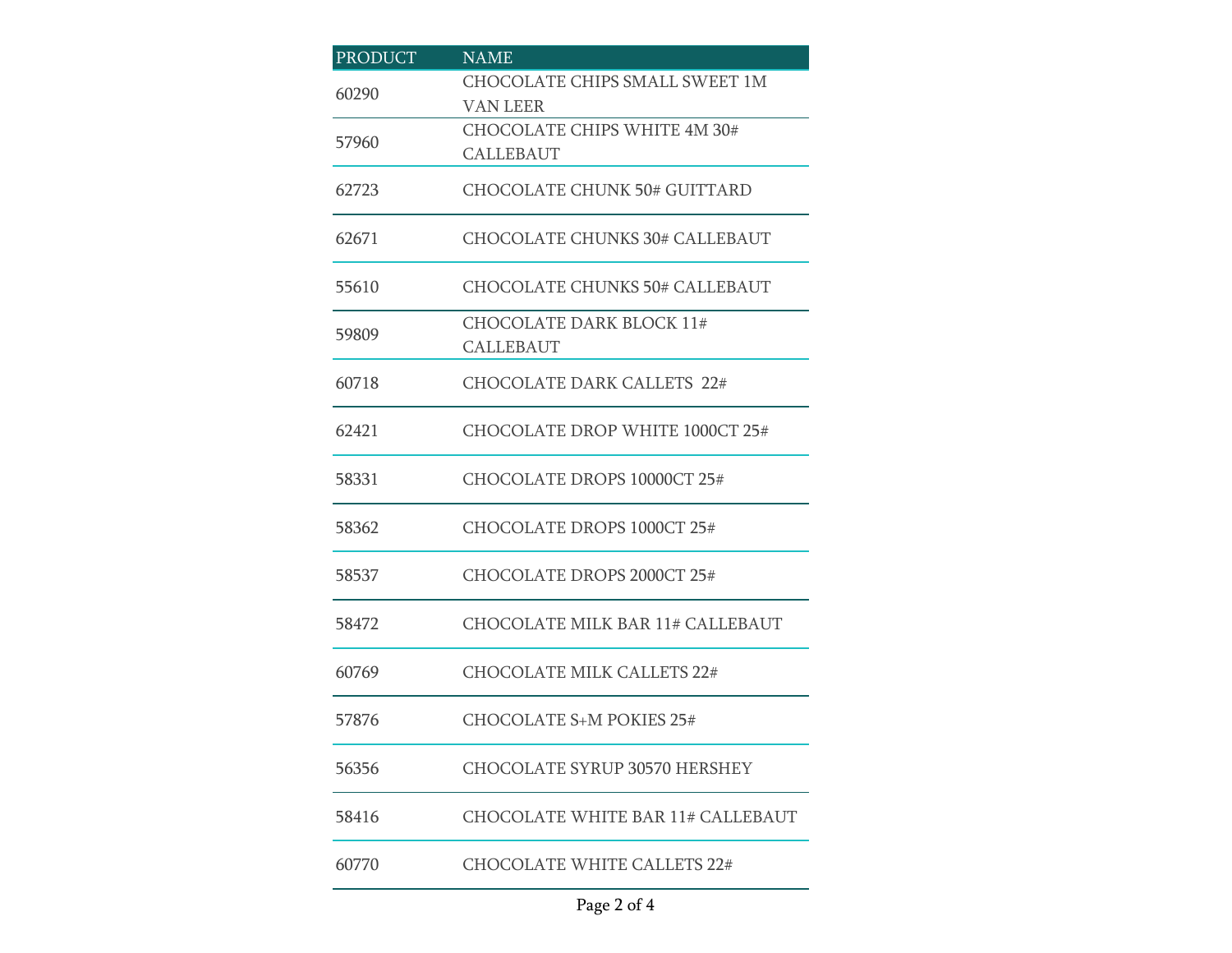| <b>PRODUCT</b> | <b>NAME</b>                                 |
|----------------|---------------------------------------------|
| 57377          | <b>CHOCOLATE WHITE CHUNKS 30#</b>           |
| 58994          | COCOA DROPS 1M 25#                          |
| 58216          | COCOA DROPS 4M 25#                          |
| 60195          | COCOA DUTCH 10/12% LF 25#                   |
| 58230          | COCOA POWDER 22/24% DUTCH 50#               |
| 60446          | COCOA POWDER 5#                             |
| 60790          | COCOA POWDER NATURAL 10/20% 50#             |
| 58358          | <b>M&amp;M CANDY BAKERY GRADE</b>           |
| 58445          | <b>NON PARRELL 8#</b>                       |
| 58010          | <b>SEMPER CHOCOLATE TRUFFLES 12# 512222</b> |
| 58008          | SEMPER DARK CHOCOLATE COAT 6/11#<br>512886  |
| 58071          | <b>SEMPER DARK GANACHE 12# 512226</b>       |
| 58026          | <b>SEMPER FLORENTINA 20#</b>                |
| 58012          | <b>SEMPER NOUGAT PASTE 12#</b>              |
| 59246          | SEMPER WHITE CHOCOLATE CTG. 6/11#<br>512895 |
| 58011          | <b>SEMPER WHITE GANACHE 12# 512224</b>      |
| 58008          | SEMPER DARK CHOCOLATE COAT 6/11#<br>512886  |